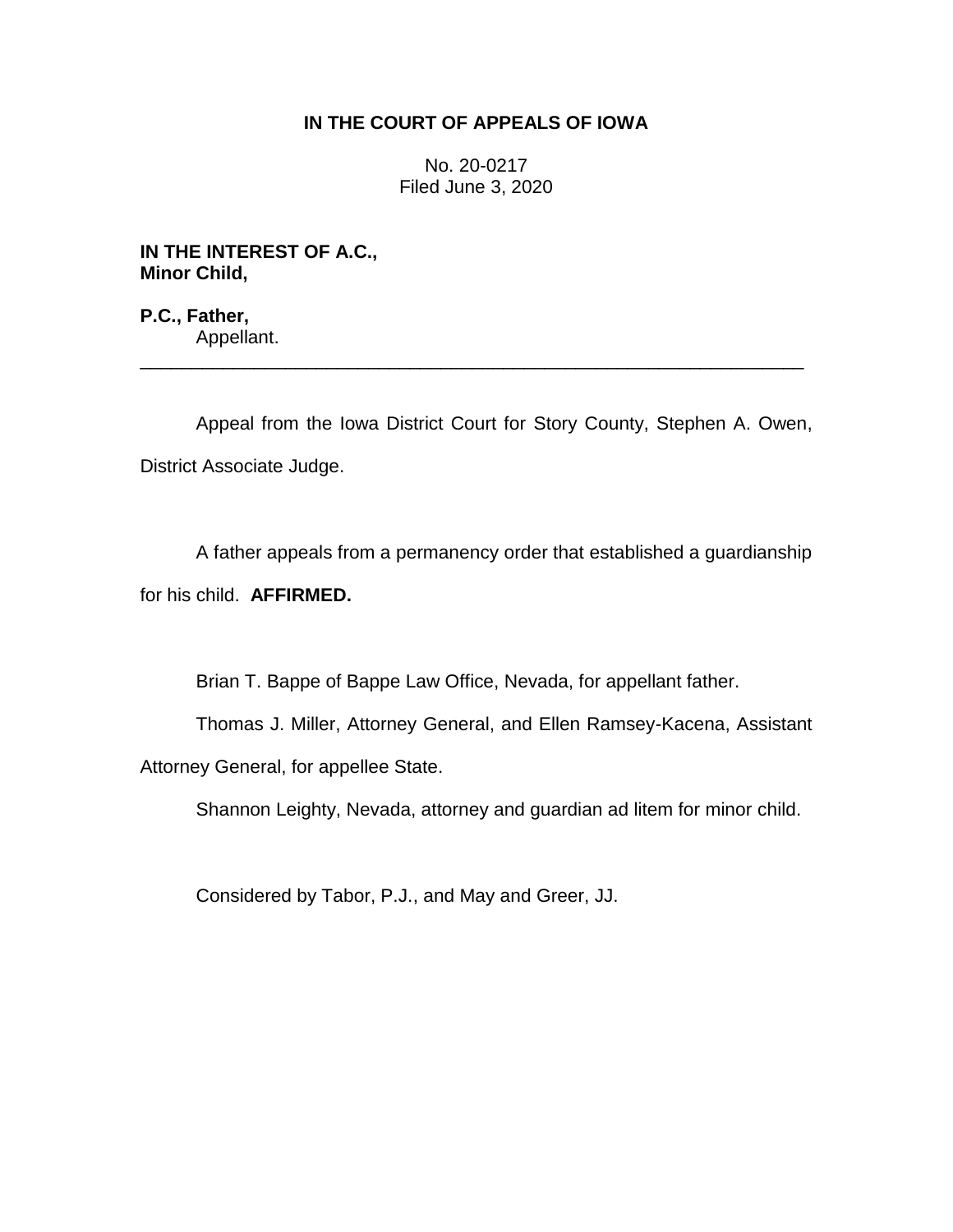**MAY, Judge.**

A father appeals from a permanency order that established a guardianship for his child, A.C.<sup>1</sup> In July 2019, the Iowa Department of Human Services (DHS) became involved with this family following allegations the father was under the influence of methamphetamine while caring for his children. 2 A.C. was removed from the father's care and eventually placed with her paternal uncle. The father stipulated to the adjudication of A.C. as a child in need of assistance.

In January 2020, the juvenile court held a permanency hearing. Citing the father's failure to complete mental-health and substance-abuse evaluations, as well as numerous missed drug screens, the State recommended establishment of a guardianship of A.C. For the first time, the father claimed his failure to comply with case requirements had been caused by a lack of transportation. And the father requested additional time to work toward reunification.

Following the hearing, the juvenile court entered a permanency order transferring guardianship and custody of A.C. to the paternal uncle. The father appeals.

"Our review of permanency orders is de novo." *In re A.A.G.*, 708 N.W.2d 85, 90 (Iowa Ct. App. 2005). "Weight should be given to the juvenile court's findings of fact, but this court is not bound by them." *In re N.M.*, 528 N.W.2d 94,

 $\overline{a}$ 

 $<sup>1</sup>$  The mother does not appeal.</sup>

 $2$  A second child is also the subject of child-in-need-of-assistance proceedings. With respect to that child, the juvenile court ordered the State to begin terminationof-parental-rights proceedings. The father appealed that order in conjunction with this appeal. But because that order was not a final appealable order, our supreme court treated the father's appeal as an application for interlocutory appeal and denied the application. So this appeal only addresses the guardianship established for A.C.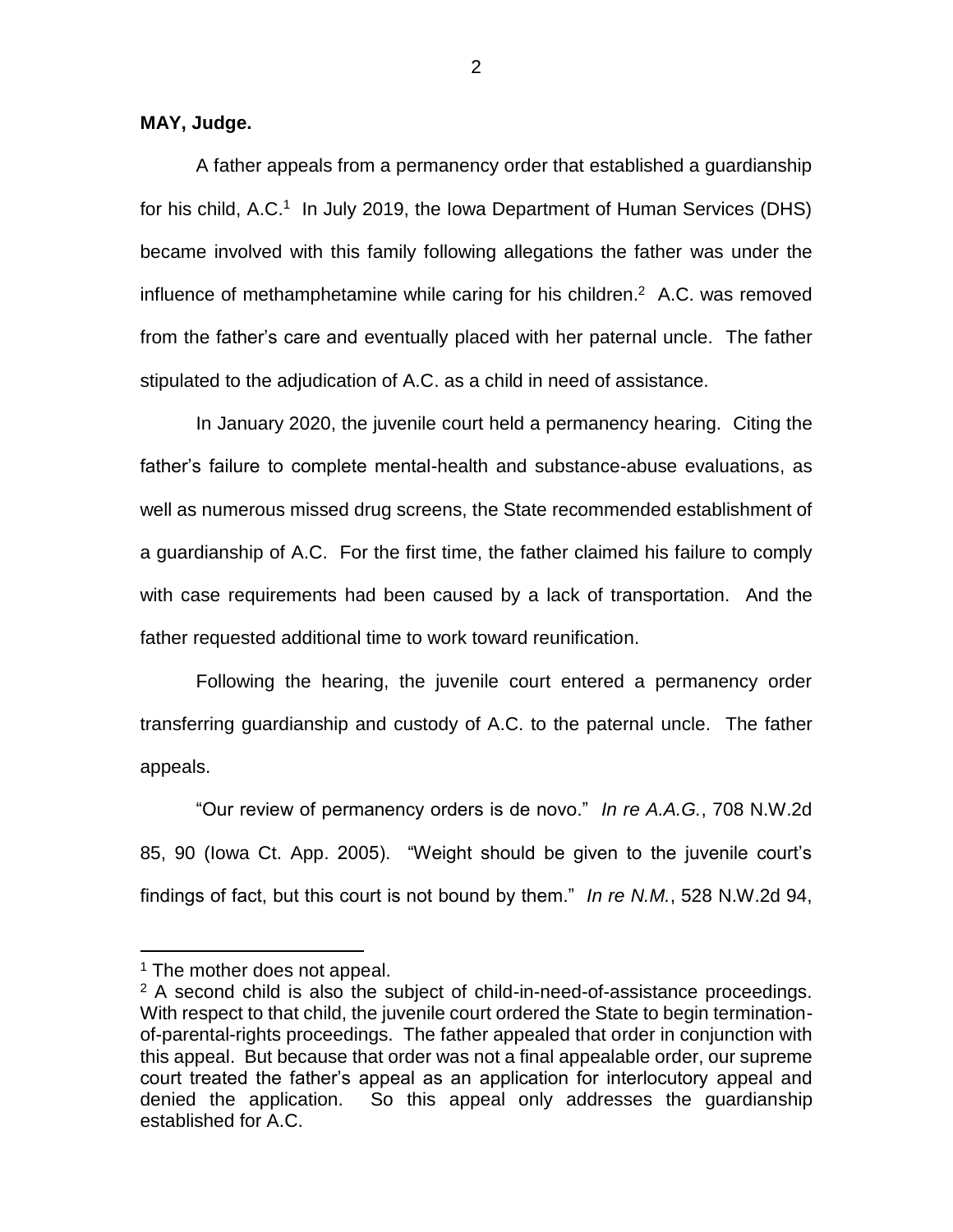96 (Iowa 1995). "Our paramount concern is the child's best interests." *In re A.T.*, 799 N.W.2d 148, 151 (Iowa Ct. App. 2011). The burden of proof in a permanency hearing is by convincing evidence. *See* Iowa Code § 232.104(4) (2019); *accord In re A.J.*, No. 13-0023, 2013 WL 541898, at \*1 (Iowa Ct. App. Feb. 13, 2013) (noting the burden of proof is "by convincing evidence, not by clear and convincing evidence").

The father brings two claims on appeal. First, he claims DHS did not make reasonable efforts toward reunification. The father points to his transportation woes as the basis for his lack of progress during this case. But he does not specifically claim DHS was remiss in not providing him transportation. Nor could he. At the September 2019 dispositional hearing, the father was given an opportunity to request additional services. But he did not request any. And at the same hearing, a DHS worker testified she believed the father received transportation assistance from an acquaintance. The father did not suggest otherwise.

While DHS must make reasonable efforts toward reunification, "the parent[] bear[s] an equal obligation to demand other, different, or additional services *before* a permanency . . . hearing."<sup>3</sup> *In re A.O.*, No. 11-1937, 2012 WL 300406, at \*2 (Iowa Ct. App. Feb. 1, 2012) (emphasis added). Here, the father admitted at the

 $\overline{a}$ 

3

<sup>&</sup>lt;sup>3</sup> We recognize requests for different or additional services must be made to the juvenile court, not just to DHS. *See In re C.H.*, 652 N.W.2d 144, 147 (Iowa 2002) ("A dialogue between the parent and DHS may help the parties comply with the case permanency plan. If, however, a parent is not satisfied with DHS'[s] response to a request for other services, the parent must come to the court and present this challenge."); *In re O.T.*, No. 18-0837, 2018 WL 3302167, at \*2 (Iowa Ct. App. July 5, 2018) ("The failure to request different or additional . . . services in the juvenile court precludes [the parent's] challenge to the services on appeal.").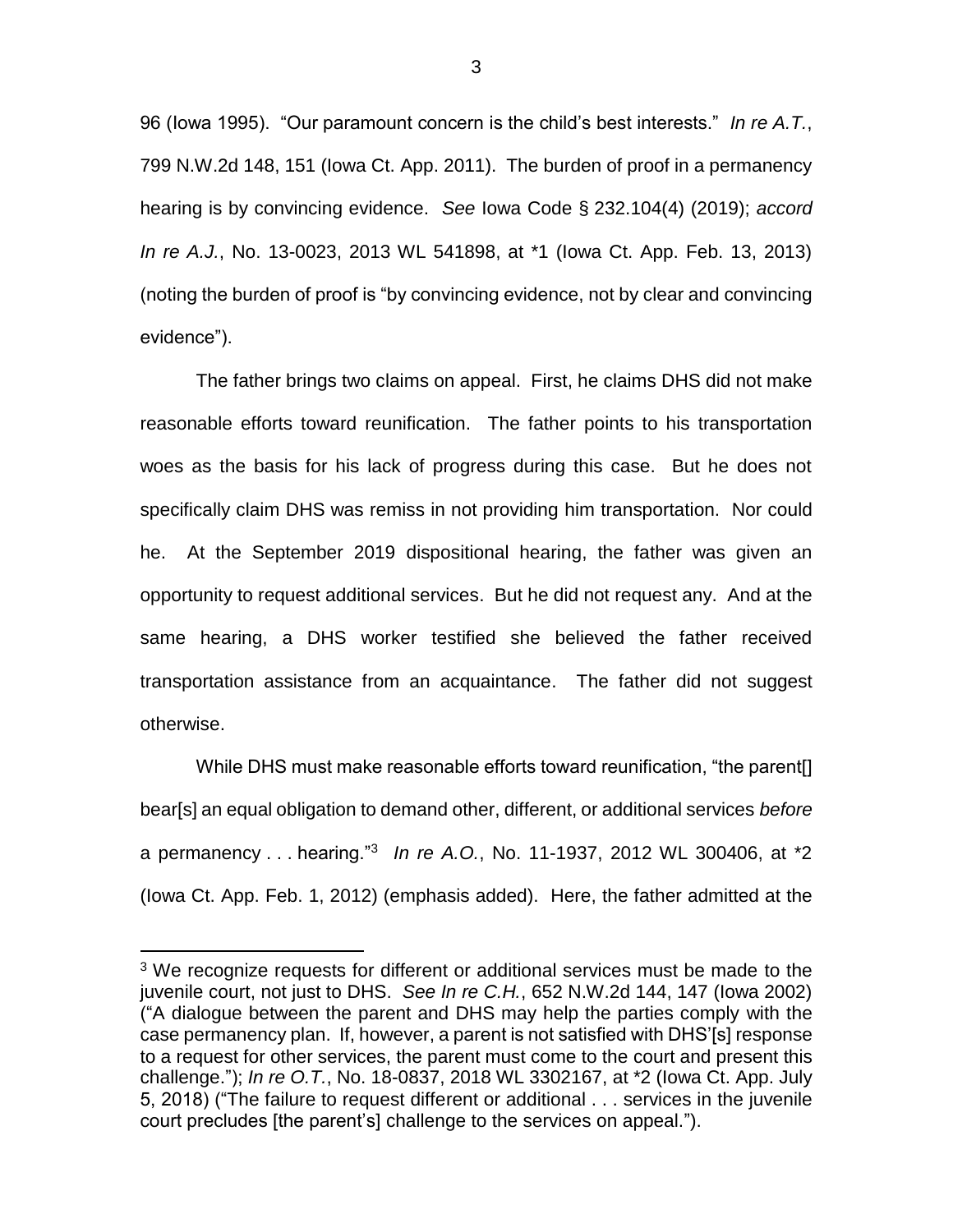permanency hearing that he never asked for transportation assistance. And to the extent he made that request at the permanency hearing, it was too late. *See id.*  (noting a parent must demand "additional services *before* a permanency . . . hearing" (emphasis added)). This issue is not preserved for our review. *See A.A.G.*, 708 N.W.2d at 91.

Second, the father claims a guardianship is not in A.C.'s best interest. Instead, he "believes an additional six months of working toward reunification is in [A.C.]'s best interest[]." But he does not say why.

Following a permanency hearing, the court may enter an order "transfer[ring] guardianship and custody of the child to a suitable person." Iowa Code  $\S$  232.104(2)(d)(1). "Ordinarily, this option is not preferred over the termination of parental rights. But the best interest[] of a child may warrant exercise of the option." *In re J.R.*, No. 18-1922, 2019 WL 719054, at \*2 (Iowa Ct. App. Feb. 20, 2019) (internal citation omitted).

The father has made little to no progress in this case. He completed just one of twelve requested drug screens. And so we presume the eleven missed tests would have been positive. *See, e.g.*, *In re I.J.*, No. 20-0036, 2020 WL 1550702, at \*2 (Iowa Ct. App. Apr. 1, 2020); *In re C.W.*, No. 14-1501, 2014 WL 5865351, at \*2 (Iowa Ct. App. Nov. 13, 2014) ("She has missed several drug screens, which are thus presumed 'dirty,' i.e., they would have been positive for illegal substances."). And while the one completed test came back negative, the father had roughly one-week notice of the test so he could plan his consumption accordingly.